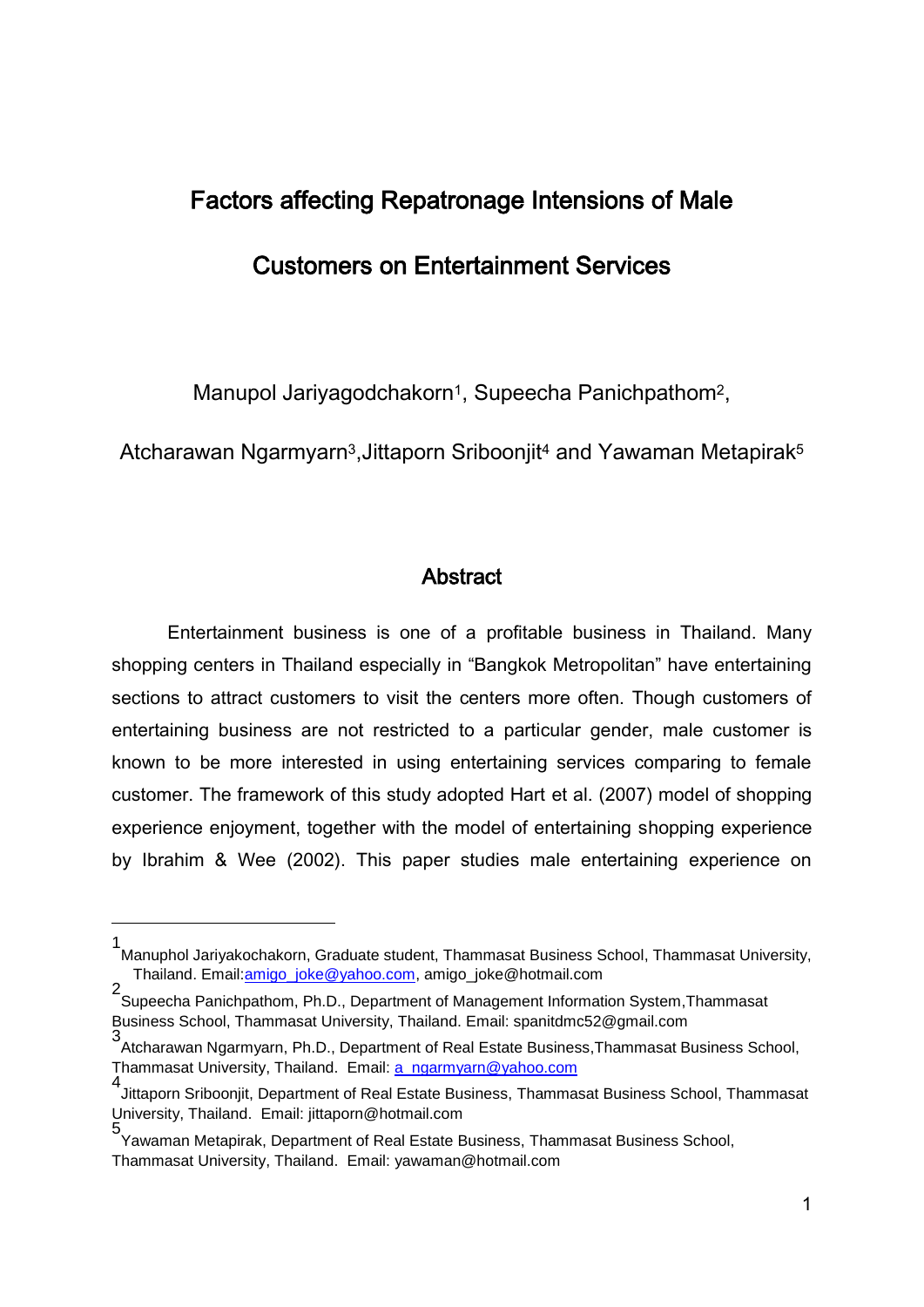repatronage intentions to visit entertaining department within shopping centers. The total of 264 samples was drawn from single male customer aged between 20-32 years old, living in Bangkok, who had ever used entertaining services in the shopping centers. 145 samples are collected from personal interview and 119 samples are collected from on line survey. The research result confirmed three dimensions of entertaining experiences which are entertainment ambience, entertainment design, and entertainment feature. And the entertaining experience of single male customers does have positively influencing effect on customer's repatronage intentions significantly. Therefore, in order to attract male customers to pay more visit to entertaining sections in a shopping center, the entertainment experience from ambience, design, and feature of the entertainment are important dimensions within the entertaining experience which statistically affect repatronage intention of the customers positively.

## **Introduction**

Shopping center has been gaining popularity amongst Thais more and more. This might due to the increasing population and the growing economic conditions where shopping center will be one stop shopping for almost everything needed in a household. Thai retail sector has become highly competitive where inefficient firms can exit so easy and the newcomers were attracted to enter all the time. Various marketing strategies have been used in Thai retail business to gain market share over competitors. Old customer retention not only save firms' advertising expenses but also enhance the shopping centers' marketing value. Among various types of shopping centers in Thailand, 60% are the shopping mall (Picon, 2011). Though entertainment may not be the prime purpose for visiting the shopping mall of customers, it is undeniable that it has positive attraction where more customers can be drawn to visit a particular shopping mall (Bellenger, Robertson & Greenburg, 1977). Moreover, it increases the customers' time spend within the shopping centers, and subsequently increases the shopping center's revenue (Christiansen, Comer, Feinberg & Rinne, 1999).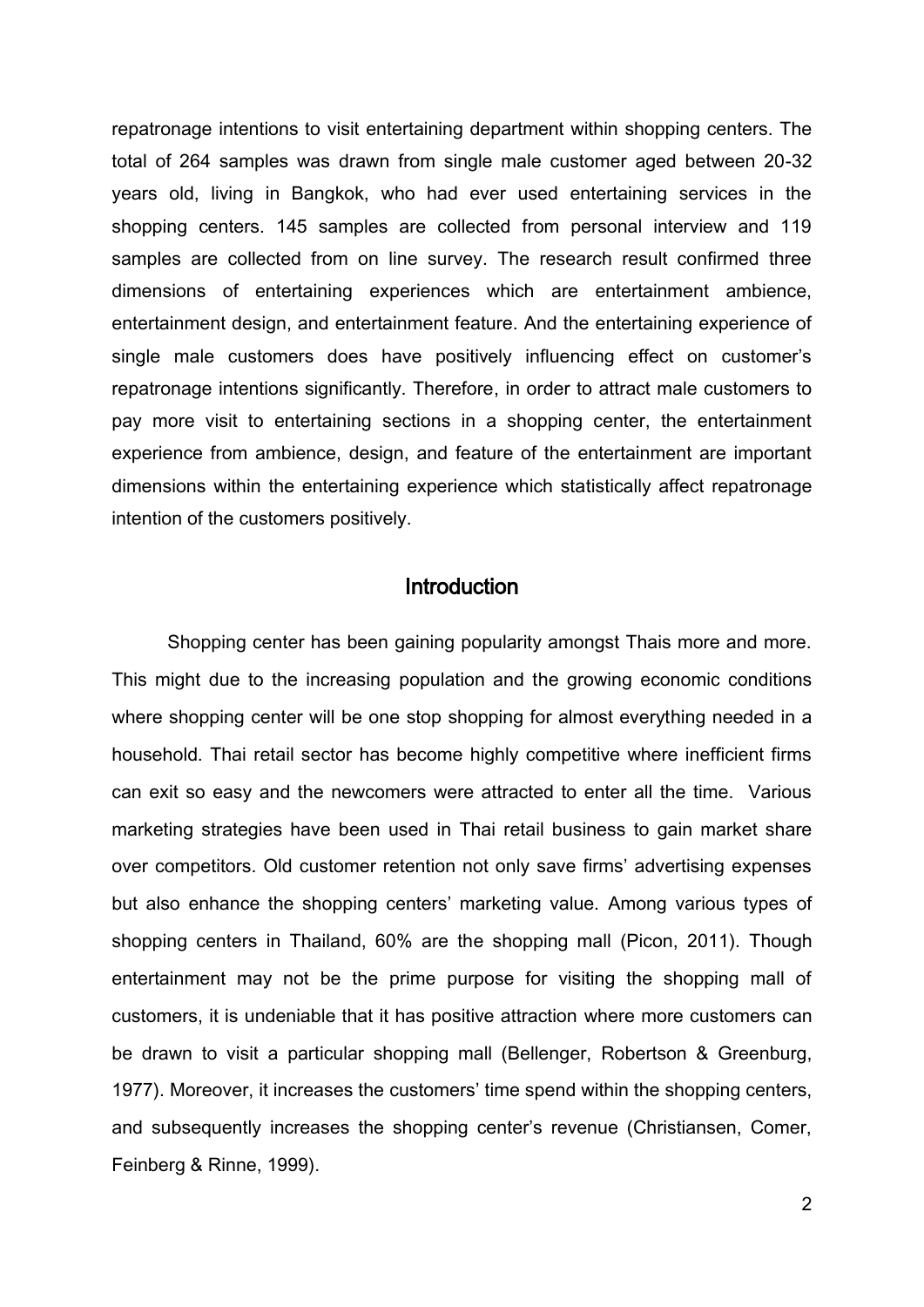According to Bakewell & Mitchell (2004) male customers has higher purchasing power than female on the average. Moreover, males normally know their demand clearly and take less time in shopping than females. Men pay attention in buying experiences and have tendency to repeat purchase in the same shopping center more than women (Hart, Farrell, Stachow, Reed, & Cadogan, 2007). In Thailand, men are more employed outside agricultural sectors than women, has higher off-farm income than women on the average (Office of statistics, 2009). So, males seem to be more interesting entertainment customers of the shopping centers more than females.

The objectives of this paper are two folds, first, what factors affecting entertaining experiences of male customers of shopping centers. Second, how their entertaining experiences influence their repatronage intentions. Shopping centers can use the find out to determine marketing strategies appropriately for attracting male customers to spend more time and money in the entertainment sector of the shopping centers which will increase the center's revenue and profit.

## Literature Review

John (2008) suggested that to persuade male customers to buy on the necessities has more probability to succeed than on the luxuries. Male purchasing behavior will be more on the necessary goods. So price reduction and sales promotion within the shopping centers can draw male customers to the center (Lee, Ibrahim, & Hsueh-Shan, 2005). Though males spend less time to do the shopping than females; however, they spend more money each time than the women on the average (Fischer & Arnold, 1990). Males will be more interest on technology, sport equipments and entertainment while females prefer accessories, clothing and beauty products (Dittmar, Beattie, & Friese, 1995). From the study by Jason, Merrilees & Birch (2003), young and single males like to do shopping for entertainment. They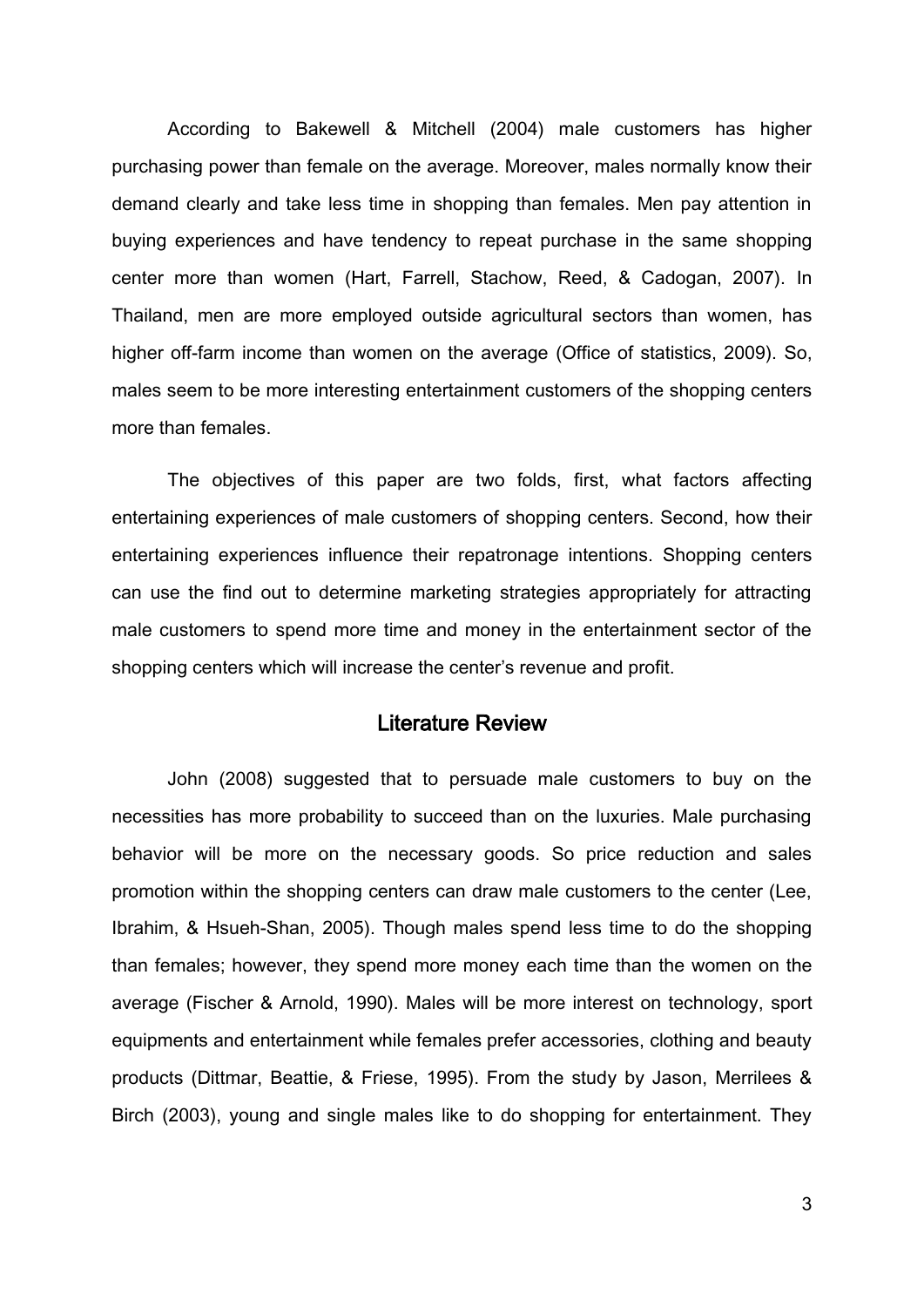prefer ambient and context of the entertaining section within the shopping centers other than other departments.

#### Shopping Experiences

Hart et al. (2007) has studied enjoyment of shopping experience in UK using four dimensions of shopping enjoyment which are accessibility, atmosphere, environment and personnel. They found that men had a stronger relationship of enjoyment with repatronage than women though they spend less time doing the shopping. On another hand women tend to shop around, change places more often and may visit the center more frequent than men; however, women tend to be reluctant in choosing the center to shop as there are more centers available (Stern, 1999). Men will gain shopping experience faster and are more stable (Campbell, 1997). Men will be inclined to revisit the familiar place other than the unfamiliar ones (Dawson, Bloch, & Ridgway, 1990) while women prefer to choose the shopping center from pleasure they can get while doing shopping (Severiens & Dam, 1998). Ibrahim & Wee (2002) found 3 factors affecting entertainment experience in shopping center which were travel factors, customer factors and retail factors.

Entertainment Ambience. It is the atmosphere that influences the customers' emotion through their sensuality contact and induces their purchase behavior (Smith & Burns, 1996). Such atmosphere is, for example, music, light, artifacts, cleanliness, color and smell (Baker, 1986; Wakefield & Baker, 1998). Moreover, the ambient can be built through the mixture of external context and the inner desire within the customer (Hackett, Foxall, & Raaij , 1993). Men pay attention to ambience and the ambience creation, layout, and zoning of retail stores within the center. Light music and appropriate temperature can create the relaxing atmosphere including the male climate in the air (John, 2008) since men are inclined to avoid walking in the women zone to keep their macho image (Lunt & Livingstone, 1992; Miller, 1998; Oakley, 1976). Besides, with limited time to spend, men will pay more attention to ambience,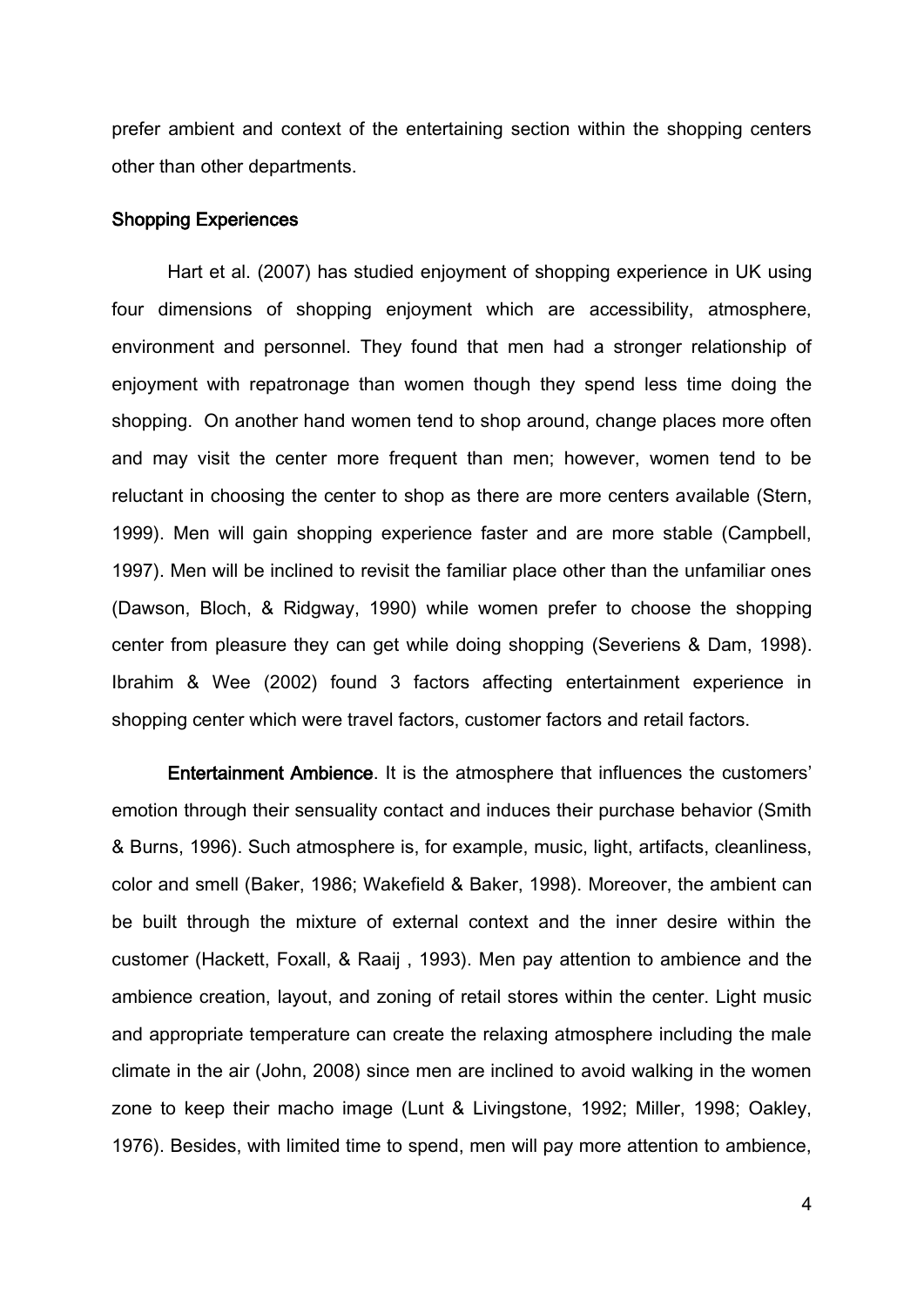beauty and image of the retail stores other than the product itself (Bakewell & Mitchell, 2004).

Entertainment Design. Wakefield & Baker (1998) found that environment has positive relationship with shopping in a center. One part that is used in explaining environment is design where it should be separated from environment because design is closer to the building other than environment.

Entertainment Feature. Ibrahim & Wee (2002) factors of retail stores affect experiences of customers in the shopping centers. Looking from different angle, the feature of entertainment section in the shopping center can be testable upon entertaining experience in the center as well. The physical quality of the store such as store image, zoning of goods and services, variety of goods, and various promotions can influence customers' emotions and perceptions, which consequently lead to their purchasing behaviors (Smith & Burns, 1996). The store environment and its feature can affect customers' repatronage visit (Donovan & Rossiter, 1982). In case of entertainment section, the store features other than variety of goods and store image, are composed of sales and sales promotions, and the facilities within the entertainment complex (Ibrahim & Wee, 2002). Men can sometimes do their purchasing by their impulsive drives, such as price reduction, sales promotion and different exhibition in the center (McDonald, 1994). Moreover, each store's value can affect males' repatronage intention (Lee, et al., 2005). The stores' value are price, variety, facilities, after sale service, information providing, and store's ambience (Lim, Kim, & Park, 2007).

#### Repatronage Intentions

The increase competition in China force many companies to keep their old customers while trying to expand the market. The understanding of repatronage intention of Chinese consumers is becoming an important issue. Repatronage intention is a key indicator in forecasting consumer repurchase behavior (Dongjin,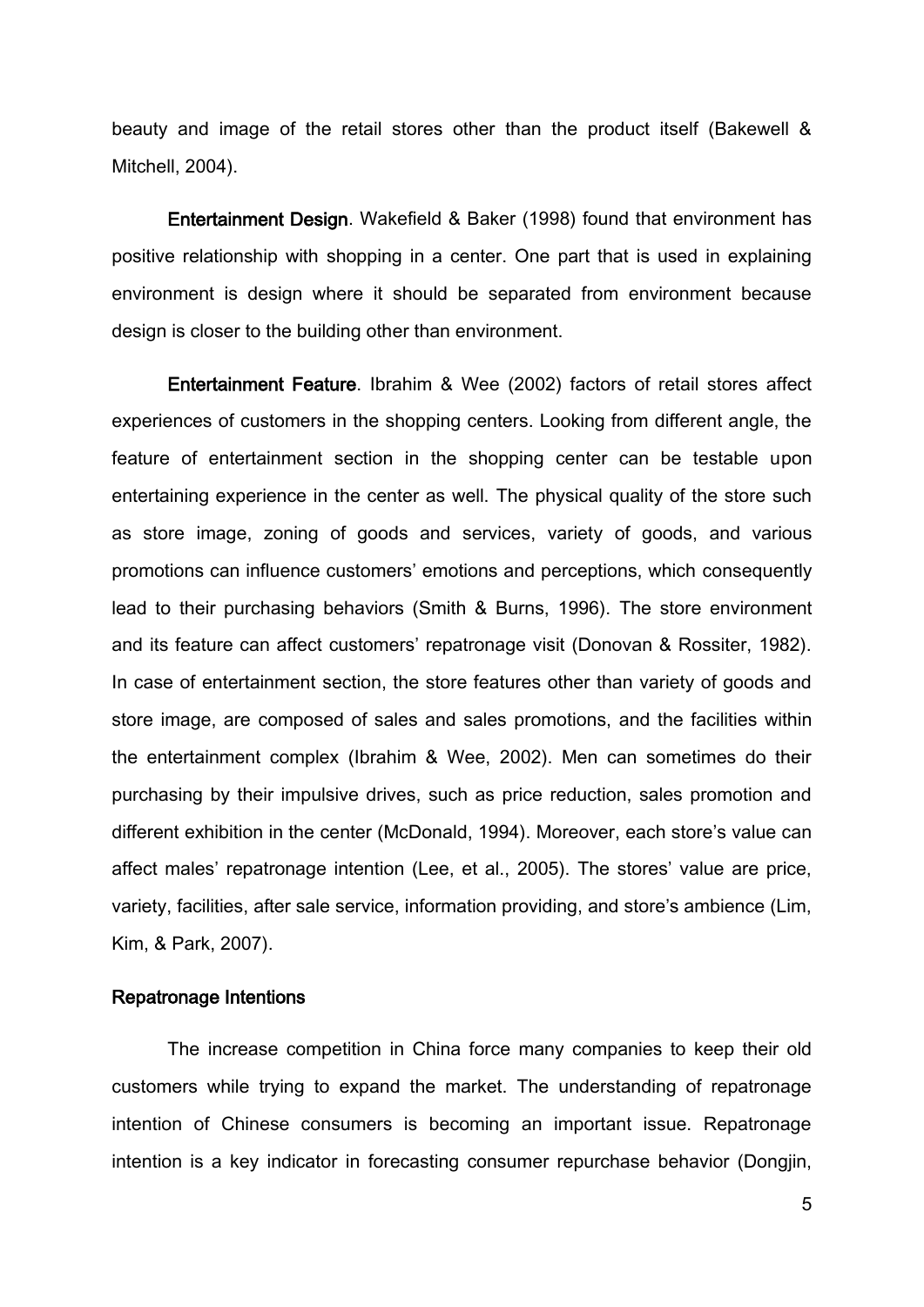Shenghui, & Kai, 2008). Repatronage intention of consumer is the willingness or intention that consumer want to keep business relationship with current goods and service providers. This kind of relationship is more like personal relationship in the social psychology. In shopping center business, the shopping experience has positive effect on consumers' repatronage intention (Tai & Fung, 1997; Wakefield & Baker, 1998; Hart et al., 2007). Especially Hart et al. (2007) found that male customers have more intention to revisit the center more than the female counterparts.

## Model and Method

## The Model

The study model has been adopted from Hart et al. (2007) and Ibrahim & Wee (2002). The proposed model of men repatronage intention on entertainment section in the shopping center in Thailand is as follows.



Figure 1: The proposed research framework

 The male entertainment experience has proposed to have three dimensions which are entertainment ambience, entertainment design and entertainment feature. And male entertaining experience will affect his own repatronage intension to the same shopping center. So there is only one hypothesis to be stated on the above model.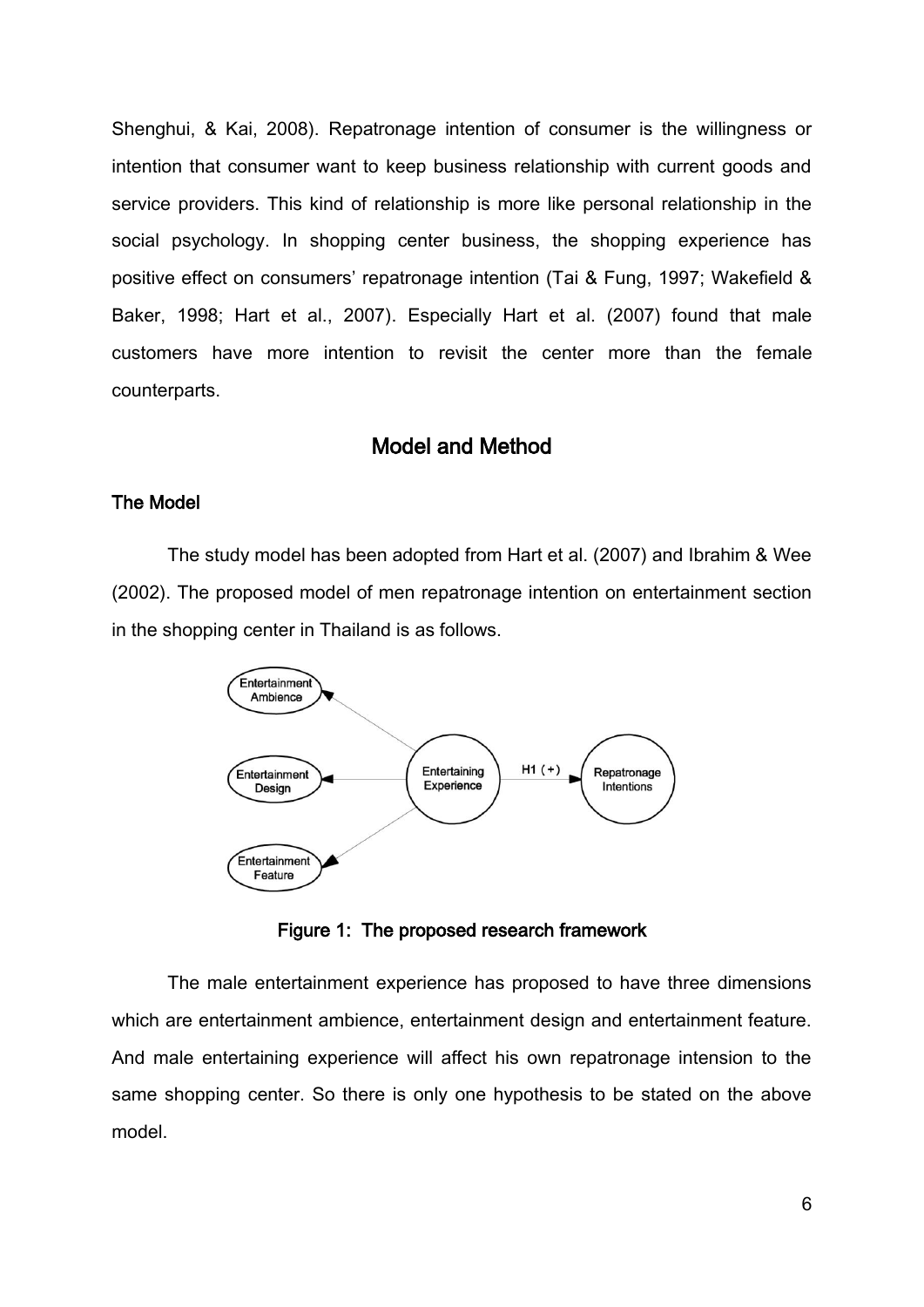H1: Entertaining experience of male customers has positive effect on repatronage intentions.

### Population and Samples

 Population in this study is single male customers who ever used the entertaining services in the shopping center, aged 20-32 years old with at least bachelor's degree level of education and live in Bangkok metropolitan area. The total of 264 samples were collected by mean of surveyed questionnaires using convenient sampling method. The questionnaires were distributed through 6 shopping centers in Bangkok with similar entertaining services. Moreover, some of the questionnaires were dispersed through the on line system.

## **Findings**

| Table 1 Demographic data of the respondents |                              |       |            |  |  |  |
|---------------------------------------------|------------------------------|-------|------------|--|--|--|
|                                             |                              | Count | Column N % |  |  |  |
| Age of respondents.                         | 18-23 years old              | 17    | 6.4%       |  |  |  |
|                                             | 24-27 years old              | 161   | 61.0%      |  |  |  |
|                                             | 28-32 years old              | 86    | 32.6%      |  |  |  |
|                                             | Total                        | 264   | 100.0%     |  |  |  |
| Ocupation of respondents.                   | students                     | 54    | 20.5%      |  |  |  |
|                                             | business employees           | 98    | 37.1%      |  |  |  |
|                                             | government employees         | 47    | 17.8%      |  |  |  |
|                                             | business owners              | 54    | 20.5%      |  |  |  |
|                                             | professional                 | 11    | 4.2%       |  |  |  |
|                                             | Total                        | 264   | 100.0%     |  |  |  |
| Average monthly income before tax.          | Less than 10,000 baht        | 27    | 10.3%      |  |  |  |
|                                             | 10,001-20,000 baht           | 67    | 25.5%      |  |  |  |
|                                             | 20,001-30,000 baht           | 86    | 32.7%      |  |  |  |
|                                             | 30,001-40,000 baht           | 44    | 16.7%      |  |  |  |
|                                             | 40,001-50,000 baht           | 7     | 2.7%       |  |  |  |
|                                             | more than 50,000 baht and up | 32    | 12.2%      |  |  |  |
|                                             | Total                        | 263   | 100.0%     |  |  |  |

### Descriptive Statistics

Among the proposed target group, 6% of the respondents aged between 24- 27 years old, 37.1% were business employees, 20.5% were business owners and students equally, 32.7% earned monthly income between 20–30 thousands baht,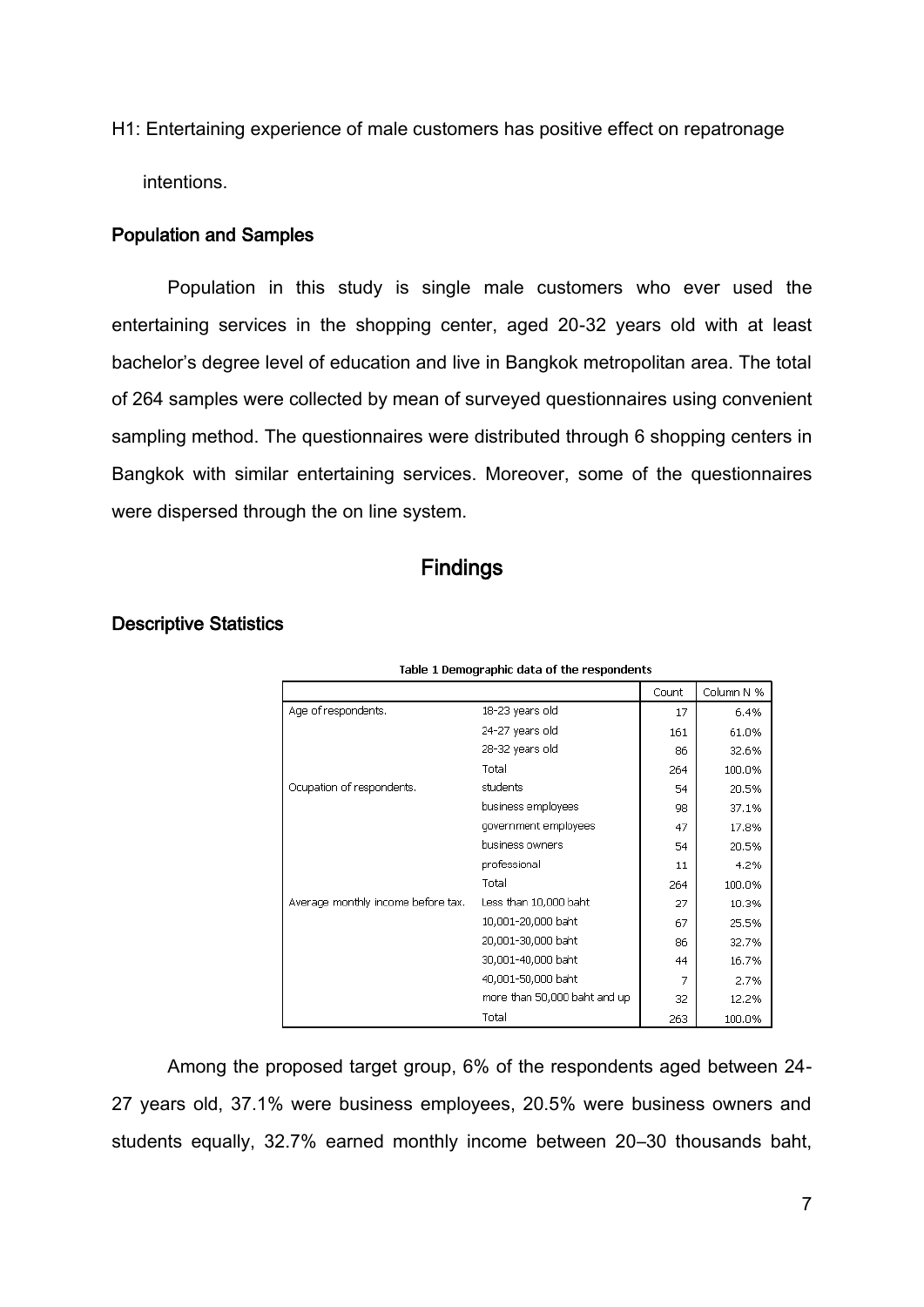25.5% between 10-20 thousands baht and 16.7% between 30-40 thousands baht. Almost half of the collected questionnaires came from Central Praram3 shopping center and more than half of them came to the shopping center by car. Almost all of them came to the entertainment section in his selected shopping center with either friends or girlfriends with 2.6 times on an average per month.

|                                                                           |                       | Count | Column N % |
|---------------------------------------------------------------------------|-----------------------|-------|------------|
| The entertainment section in which the                                    | Central Praram 2      | 119   | 45.1%      |
| questionnaire has been collected.                                         | Central Praram 3      | 27    | 10.2%      |
|                                                                           | Esplanard Praram 9    | 30    | 11.4%      |
|                                                                           | Major Rangsit         | 27    | 10.2%      |
|                                                                           | Major Pinklaw         | 37    | 14.0%      |
|                                                                           | Central World         | 24    | 9.1%       |
|                                                                           | Total                 | 264   | 100.0%     |
| The most frequent transportation used in                                  | Walking               | 2     | .8%        |
| coming to this shopping center.                                           | Public transportation | 88    | 37.1%      |
|                                                                           | Personal Motorcycle   | 14    | 5.9%       |
|                                                                           | Personal car          | 133   | 56.1%      |
|                                                                           | Total                 | 237   | 100.0%     |
| Whom did you frequently come with to use the                              | Alone                 | 12    | 5.9%       |
| service in the entertainment section in your<br>selected shopping center? | Friends               | 92    | 45.3%      |
|                                                                           | Girlfriend            | 99    | 48.8%      |
|                                                                           | Total                 | 203   | 100.0%     |

|  | Table 2 Respondents' shopping pattern |  |  |
|--|---------------------------------------|--|--|
|--|---------------------------------------|--|--|

### Measurement Scale Verification

Each hypothesized constructs has been verified with reliability measurement, correlations and exploratory factor analysis along the collection process. The reliability for each construct was computed to see if all items in a particular construct jointly create a high reliability. Paired correlations of all items in each construct were computed to see which item was not correlated with others in order to adjust the measurement scale to go along with other items which measure the same construct. Factor analysis for each construct was analyzed using principal axis factoring and oblique rotation to see if each measurement model of each construct could get only one factor as hypothesized. If some measurement scales had been corrected the new set of data will be collected. With stable measurement scales the total of 264 observations were collected. The same verification process had been done before putting all measurement scales of three dimensions of entertaining experiences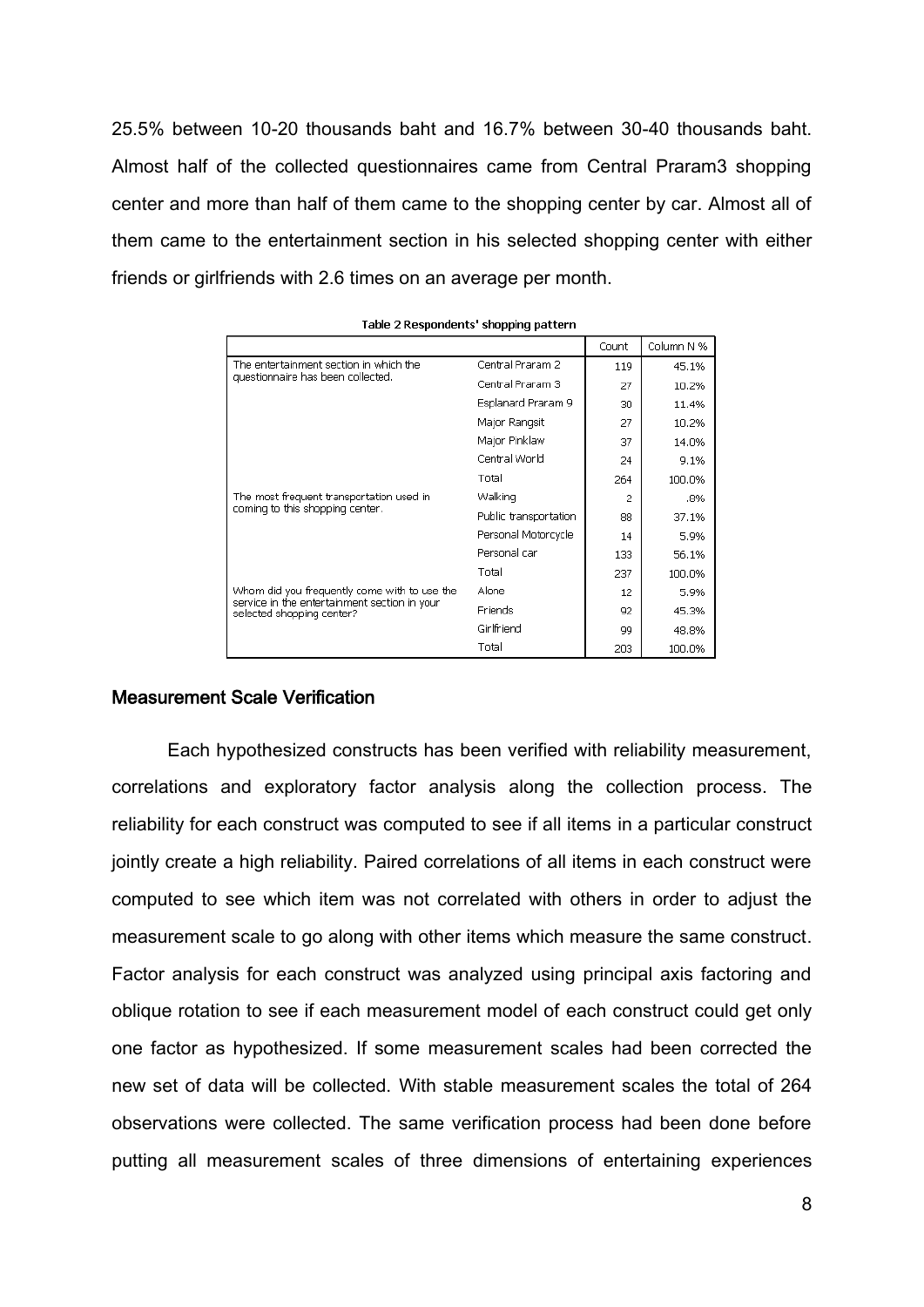together. The criterion for each item within a measurement model to stay on in that construct is factor loading is greater than 0.5, otherwise that item will be dropped from measuring that construct. In this study, there is one item from design construct and one item from feature construct has been dropped before overall factor analysis was analyzed. After that exploratory factor analysis has been done using all items left of the three dimensions of entertaining experience using principal axis factoring and direct oblimin rotation. The pattern matrix of factor analysis results is shown in table 3 with corresponding reliability and rotation sum of squared loadings underneath. Factor scores from those three correlated dimensions were treated as

|                                                                             |              | Factor |       |
|-----------------------------------------------------------------------------|--------------|--------|-------|
|                                                                             | $\mathbf{1}$ | 2      | 3     |
| amb2 The ambient of entertaining section is clean.                          | .995         |        |       |
| amb4 The ambient of entertaining section is safe.                           | .912         |        |       |
| amb1 The ambient of entertaining section is very attractive.                | .890         |        |       |
| amb3 The ambient of entertaining section is very impressive.                | .605         | .436   |       |
| efe3 Stores and restaurants within the entertaining section are of quality. |              | .876   |       |
| efe2 There are various stores and restaurants within the entertaining       |              | .742   |       |
| section.                                                                    |              |        |       |
| efe4 The activity and exhibition within an entertaining section are new     |              | .629   |       |
| and up to date.                                                             |              |        |       |
| des5 The displayed signs of the entertaining section has always be          |              |        | .981  |
| changed and improved to be up to date all the time.                         |              |        |       |
| des2 The entertaining section has convenient layout and zoning.             |              |        | .630  |
| des3 The entertaining section has attractive design.                        |              |        | .528  |
| des1 The entertaining section is decorated beautifully.                     |              |        | .506  |
| Rotation sums of squared loadings                                           | 3.799        | 2.332  | 2.838 |
| Cronbach's alpha                                                            | 0.925        | 0.750  | 0.771 |

Table 3 Pattern Matrix

Extraction Method: Principal Axis Factoring.

Rotation Method: Oblimin with Kaiser Normalization.

KMO = 0.796

Note: Though the structure matrix is not shown here but the calculation of the factor scores are already taken into account of the oblique rotation while the loading of the pattern matrix is easier to look at the convergence and discrimination of the factor loadings.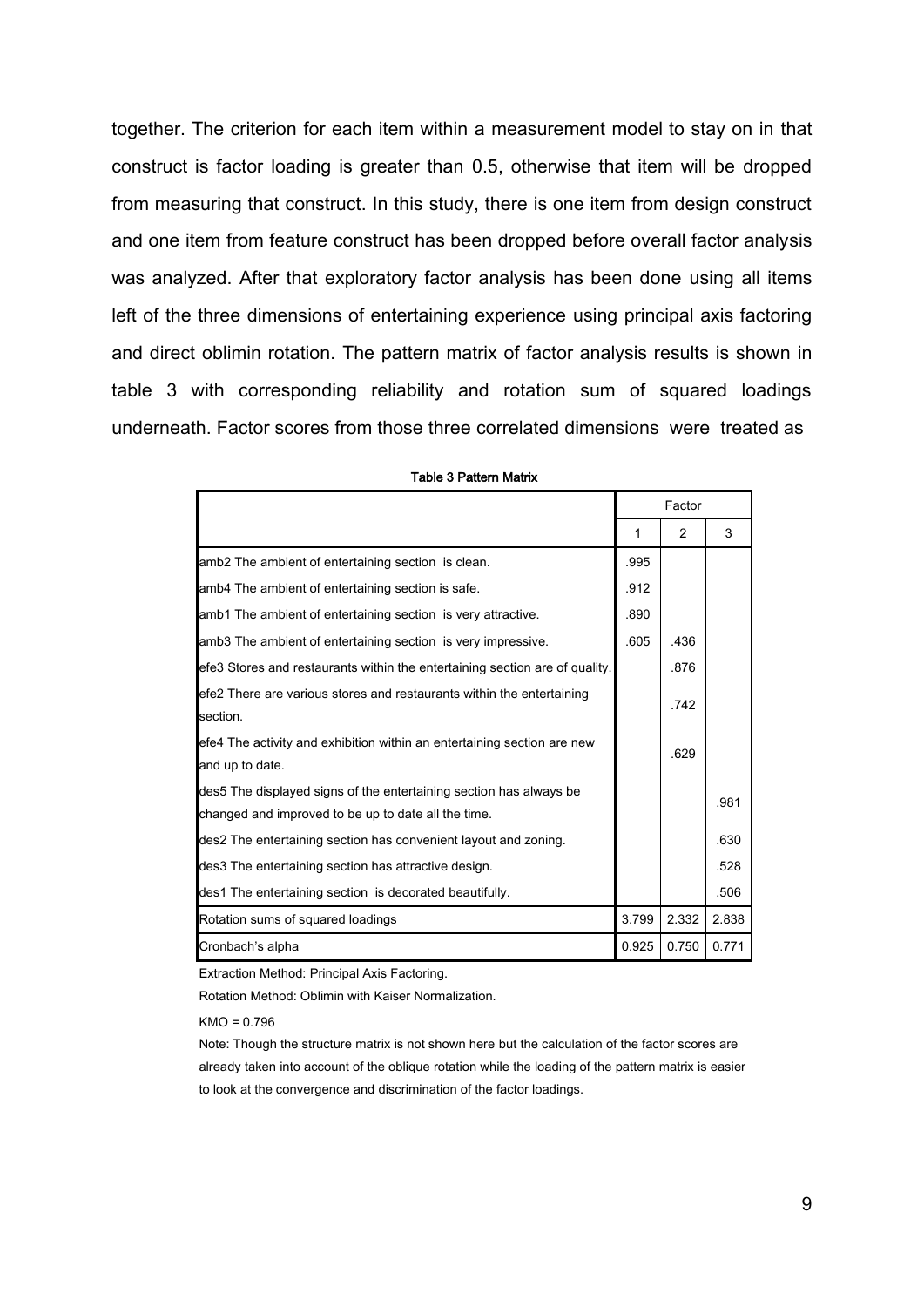variables in this factor analysis to get the second order of the total entertaining experience. This time only one factor was captured as shown in table 4.

|              |                                                     |       |                                                  | KMO and Bartlett's Test                          |  |       |                  |                                        |  |
|--------------|-----------------------------------------------------|-------|--------------------------------------------------|--------------------------------------------------|--|-------|------------------|----------------------------------------|--|
|              | Kaiser-Meyer-Olkin Measure of Sampling Adequacy.    |       |                                                  |                                                  |  |       |                  | .592                                   |  |
|              | Bartlett's Test of Sphericity<br>Approx. Chi-Square |       |                                                  |                                                  |  |       | 101.591          |                                        |  |
|              |                                                     |       |                                                  | df                                               |  |       |                  | з                                      |  |
|              |                                                     |       |                                                  | Sig.                                             |  |       |                  | .000                                   |  |
|              |                                                     |       |                                                  |                                                  |  |       |                  |                                        |  |
|              |                                                     |       |                                                  | <b>Total Variance Explained</b>                  |  |       |                  |                                        |  |
|              |                                                     |       | Initial Eigenvalues                              |                                                  |  |       |                  | Extraction Sums of Squared<br>Loadings |  |
| Component    | Total                                               |       | % of Variance                                    | Cumulative %                                     |  | Total | % of<br>Variance | Cumulative %                           |  |
| $\mathbf{1}$ |                                                     | 1.700 | 56.657                                           | 56.657                                           |  | 1.700 | 56.657           | 56.657                                 |  |
| 2            |                                                     | .805  | 26.830                                           | 83.487                                           |  |       |                  |                                        |  |
| 3            |                                                     | .495  | 16.513                                           | 100.000                                          |  |       |                  |                                        |  |
|              |                                                     |       | Extraction Method: Principal Component Analysis. |                                                  |  |       |                  |                                        |  |
|              |                                                     |       |                                                  |                                                  |  |       |                  |                                        |  |
|              |                                                     |       |                                                  | Component Matrix <sup>a</sup>                    |  |       |                  |                                        |  |
|              |                                                     |       |                                                  |                                                  |  |       | Component        |                                        |  |
|              |                                                     |       |                                                  |                                                  |  |       | 1                |                                        |  |
|              |                                                     |       |                                                  | Factor scores of entertainment ambience          |  |       | .828             |                                        |  |
|              | Factor scores of entertainment design               |       |                                                  | .798                                             |  |       |                  |                                        |  |
|              |                                                     |       |                                                  | Factor scores of entertainment feature           |  |       | .615             |                                        |  |
|              |                                                     |       |                                                  | Extraction Method: Principal Component Analysis. |  |       |                  |                                        |  |
|              |                                                     |       | a. 1 components extracted.                       |                                                  |  |       |                  |                                        |  |

Table 4 Factor Analysis of Three Dimensions of Entertaining Experiences

Entertaining experience is reflected by three dimensions of entertainment ambience, entertainment design and entertainment feature. Consider from a different angle, entertaining experience construct has two orders where the first order in table 3 shows the measurement models of the three dimensions of entertaining experiences. And the second order of factor analysis from the factor scores of the three dimensions is shown in table 4. The estimated factor loadings of both orders are summarized in figure 2 where the numbers on each line represent factor loadings from each step of factor analysis.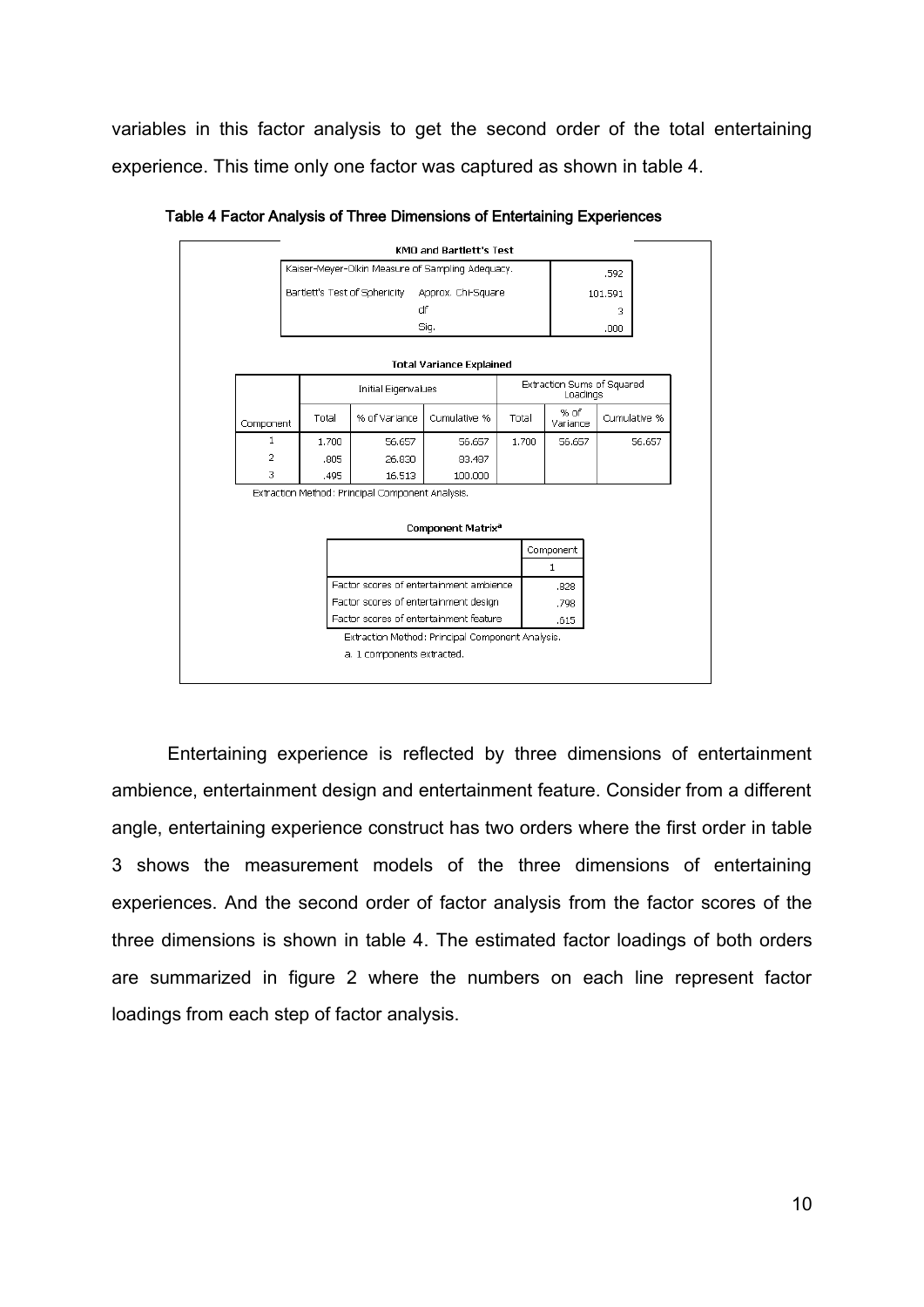

Figure 2 The three dimensions and their measurement model of entertaining experiences

Regression result for the relationship between entertaining experience and repatronage intention is shown in figure 3. The standardized beta coefficient of entertaining experience is 0.704 with R square equal to 0.496 which means entertaining experience can explain changes in repatronage intention of male customers about 49.6%. Both t-value and F statistics is statistically significant at  $p \leq$ 0.01. On the entertaining experience construct, the entertaining ambience has highest loading of 0.828, followed by entertainment design, 0.798, and entertainment feature, 0.615, consequently. In this case, entertaining experience as a whole can contribute a retention rate around 0.7 out of one of male repatronage intention which is quite high. Then, for male who visit the entertainment section within the shopping center, there is a high probability for them to revisit the center if that center provides them with experiences from ambience, design and feature of that entertainment complex.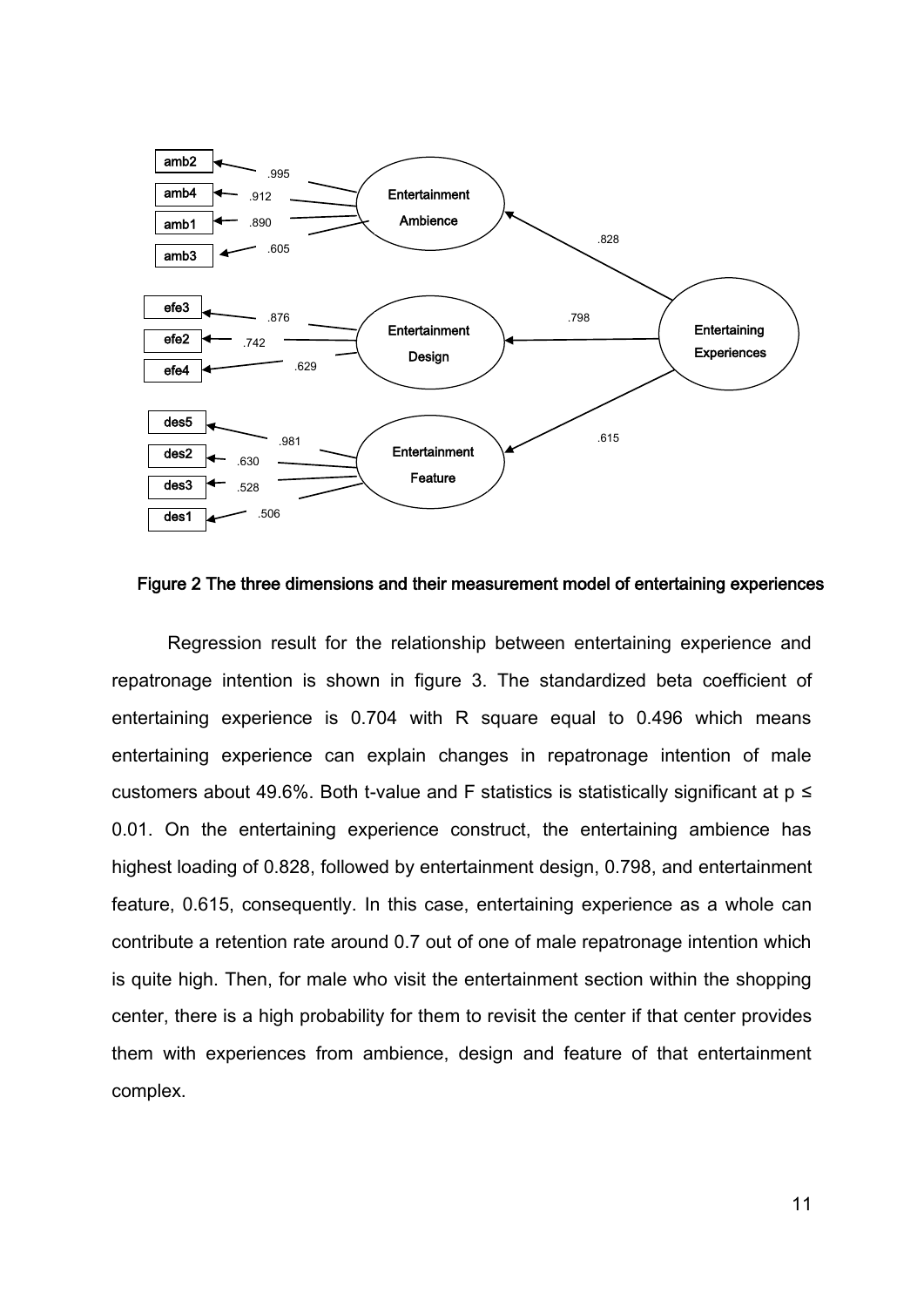

#### Figure 3 Relationship between entertaining experience and repatronage intention

This paper is different from Hart et al. (2007)'s paper in which that study was done generally on the shopping center other than on a specific section like entertainment section in this paper. Moreover, Hart et al. (2207) studied customer experiences from both male and female on accessibility, atmosphere, environment and personnel generally. And they found that male has more probability to revisit the center than women on the four aspects to attract their repatronage intentions. They investigated that atmosphere has strong affect on repatronage intentions. In this paper the atmosphere has been closely studied by looking at more subset like ambience, design and feature to see how all three subsets of the entertaining experiences as a whole affect the repatronage intentions of male customers.

#### Conclusion and Discussion

 To get new customers for competing shopping centers is hard already, to retain them as permanent customers is even harder. Various marketing strategies have been created from shopping centers to attract customers to spend money shopping in their center. Other than goods and food to offer, entertainment aspect is also an important part of shopping center to draw customers to visit the center. It has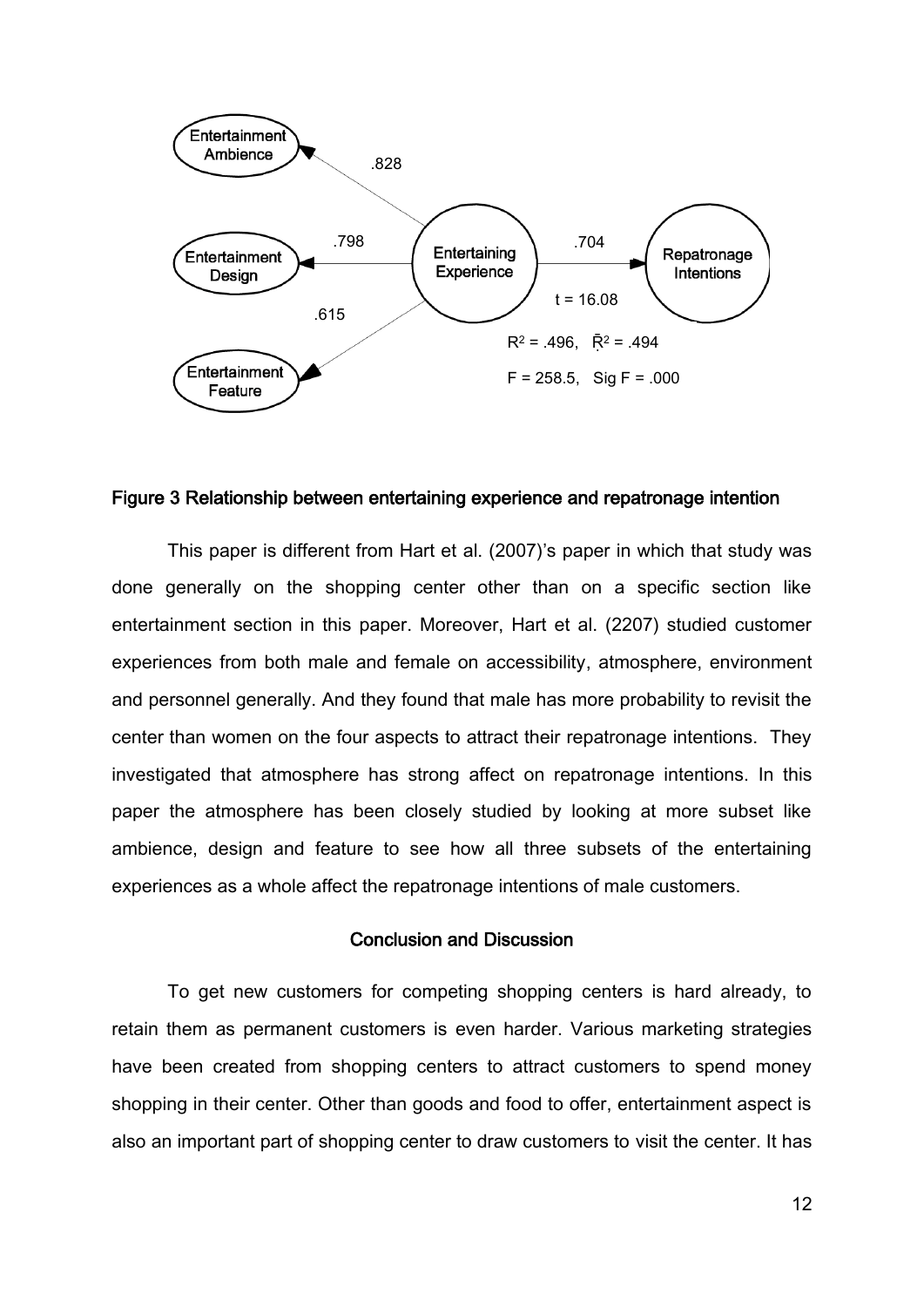been part of a competitive strategy that many shopping centers used to induce more customers to visit the center. Customer repatronage not only generate consistent income to a shopping center but also save the center's advertising expense. A shopping center need to add more attraction in the center such as an entertainment section to draw both customers and their money to the center. And this study found that some aspects of the entertaining experiences that male customers could get from visiting the shopping center are ambience, design and feature play an important part on their repatronage intentions. So, if the shopping center will improve the quality of the entertainment section, the shopping center can retain their male customers to rapatronise the same center more. It is part of the competitive strategy that a shopping center can utilize to gain more visit and consequently revenue to the center. In the future research, other aspect of the shopping center experiences can be added to see if the repatronage intentions will be improved so the shopping center can compete to stay in the Thai market where the competition is strong and any shopping center can exit the market any time regardless of the nationality.

### References

- Baker, J. (1986). The Role of the Environment in Marketing Services: The Consumer Perspective. The American Marketing Association, 79-84.
- Bakewell, C., & Mitchell, V.-W. (2004). Male Consumer Decision-Making Styles. The International Review of Retail, Distribution and Consumer Research, 14(2), 223-240. doi: 10.1080/0959396042000178205
- Bellenger, D., Robertson, D., & Greenberg, B. (1977). Shopping Centre Patronage Motives *Journal of Retailing, 53*(2), 29-38.
- Campbell, C. (1997). Shopping, pleasure and the sex war. The Shopping Experience.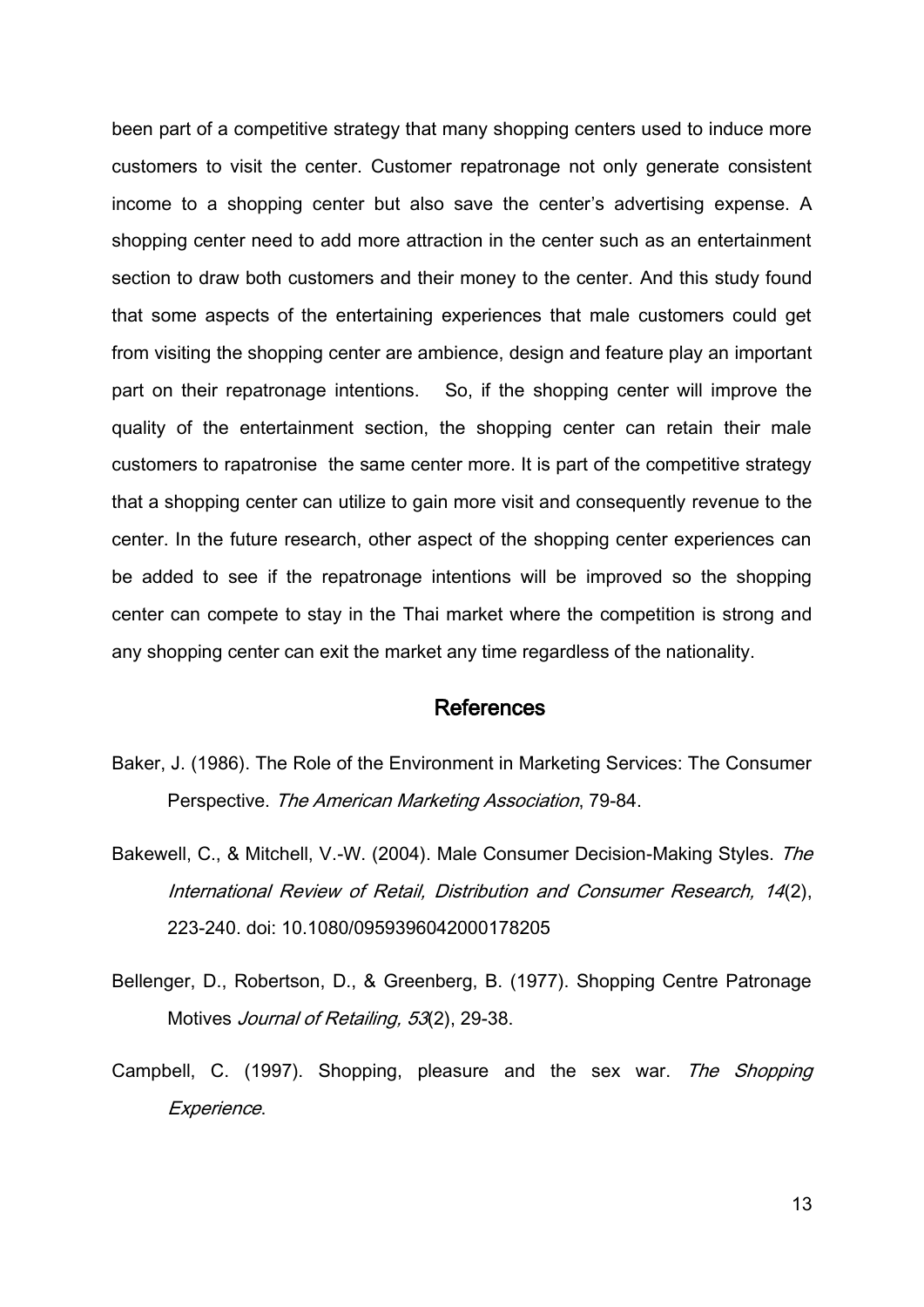- Christiansen, T., Comer, L., Feinberg, R., & Rinne, H. (1999). The Effects of Mall Entertainment Value on Mall Profitability. Journal of Shopping Center Research, 7-22.
- Dawson, S., Bloch, P. H., & Ridgway, N. M. (1990). Shopping Motives, Emotional States and Retail Outcomes. Journal of Retailing, 66(4), 408-427.
- Dittmar, H., Beattie, J., & Friese, S. (1995). Gender Identity and Material Symbols: Objects and Decision Considerations in Impulse Purchases. Journal of Economic Psychology, 16, 491-511.
- Dongjin, L., Shenghui, A., & Kai, Y. (2008). Exploring Chinese consumer repurchasing intention for services: An empirical investigation. Journal of Consumer Behaviour, 7, 448-460. doi: 10.1002/cb.263
- Donovan, R. J., & Rossiter, J. R. (1982). Store Atmosphere:an Environmental Psychology Approach. Journal of Retailing, 58(1), 34-57.
- Fischer, E., & Arnold, D. J. (1990). More than a Labour of Love: Gender Roles and Christmas Gift Shopping Journal of Consumer Research, 17, 333-345.
- Hackett, P. M. W., Foxall, G. R., & Raaij, W. F. V. (1993). Consumers in Retail Environments : Psychological and Geographical Approaches.
- Hart, C., Farrell, A. M., Stachow, G., Reed, G., & Cadogan, J. W. (2007). Enjoyment of the Shopping Experience: Impact on Customers' Repatronage Intentions and Gender Influence. The Service Industries Journal, 27(0264-2069), 583– 604. doi: 10.1080/02642060701411757#
- Ibrahim, M. F., & Wee, N. C. (2002). The Importance of Entertainment inthe Shopping Center Experience: Evidence from Singapore. Journal of Real Estate Portfolio Management, 8, 239-254.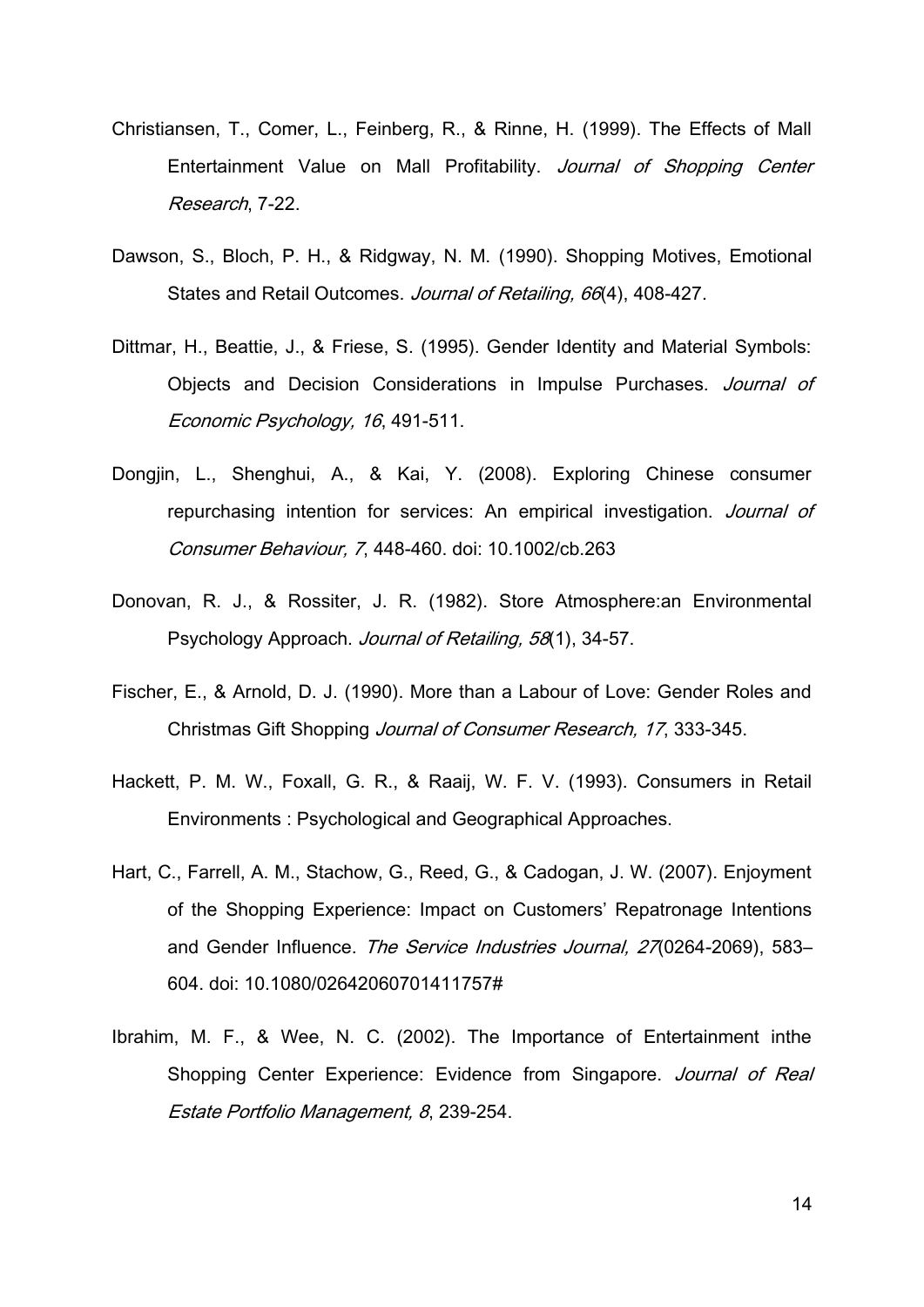- Jason, S., Merrilees, B., & Birch, D. (2003). Entertainment-Seeking Shopping Centre Patrons: The Missing Segment. International Journal of Retail & Distribution Management, 31(0959-0552), 80-94.
- John, T. (2008). THE SINGLE MALE SHOPPER: AN EXPLORATORY STUDY OF MALE SHOPPERS IN LEEDS, UK. Retail in Practice, 50-53.
- Lee, S. L., Ibrahim, M. F., & Hsueh-Shan, C. (2005). Shopping Centre Attributes Affecting Male Shopping Behavior.pdf. Journal of Retail & Leisure Property 4(4), 324-340.
- Lim, C. M., Kim, T.-K., & Park, S.-H. (2007). Consumer Perceptions Toward Retail Attributes of Value Retailers: Functions of Gender and Repatronage Intention. Journal of Consumer Behaviour, 6(3), 269-282. doi: 10.1362/u7539207x251059
- Lunt, P. K., & Livingstone, S. M. (1992). Mass Consumption and Personal Identity: Everyday Economic Experience.
- McDonald, W. J. (1994). Time Use in Shopping. Journal of Retailing, 70(4).
- Miller, D. (1998). A Theory of Shopping.
- Oakley, A. (1976). Housewife.
- Office of the National Statistics. (2011)
- Picon, A. (2011). Bangkok RETAIL Market REPORT | Q2 2011 (HALF YEAR)
- Severiens, P., & Dam, G. T. (1998). Gender and Learning: Comparing Two Theories. Higher Education, 35(3), 329-350.
- Smith, P., & Burns, D. J. (1996). Atmospheric and Retail Environments: The Case of The "Power Aisle". International Journal of Retail & Distribution Management, 24(1), 7-14.